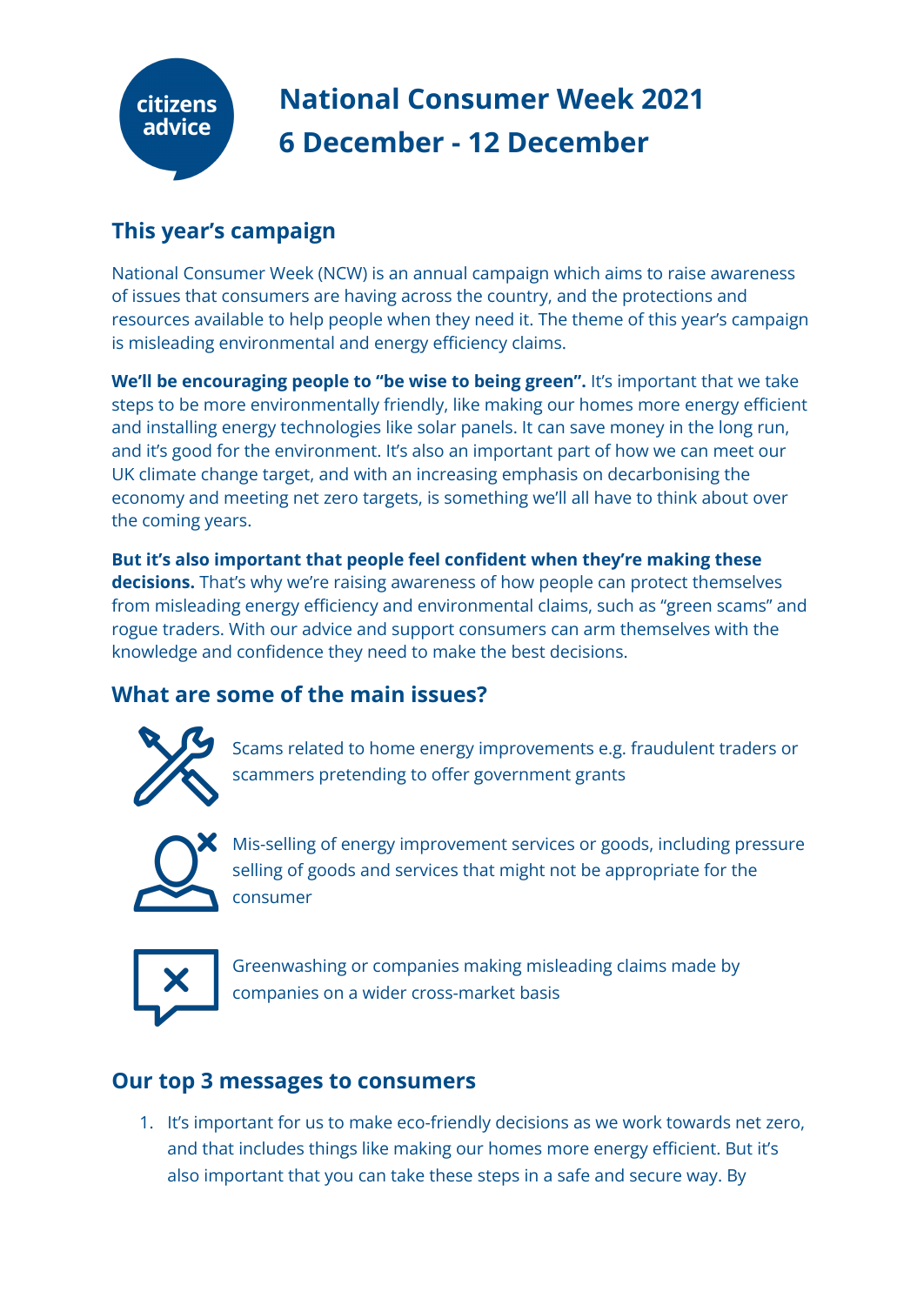following our advice you can equip yourself with the knowledge and confidence you need to make the best decisions.

- 2. There are some misleading claims out there, so here are some things you need to look out for when making these decisions:
	- Scams
	- Pressure selling and mis-selling
	- Greenwashing
- 3. Sometimes things still go wrong, and if they do we're here to help. Get in touch with the consumer service or visit our advice pages for more support.

A full messaging document, including top tips for consumers, is available at [www.citizensadvice.org.uk/ncw21.](http://www.citizensadvice.org.uk/ncw21)

### **Resources**

Citizens Advice will be providing resources, including leaflets, posters and a social media pack with template content. There will also be a variety of resources from our partners including tips, graphics, and videos you can share online.

The campaign hashtags will be **#NCW21** and **#GreenAndWise**.

#### **Resources and more information can be found at [www.citizensadvice.org.uk/ncw21](https://www.citizensadvice.org.uk/ncw20/)**

## **How you can get involved**

There are lots of ways your organisation can get involved in National Consumer Week, no matter how much time you have. Below are some ideas, set out with the Citizens Advice service and local partners in mind - although other organisations are welcome to join in and use the resources.

#### **If you have an hour:**

- Post about the campaign on your social media channels using some of our suggested posts included in our social media pack
- Feature the campaign on the front page of your website
- Update your social media graphics (Facebook cover image, Twitter background etc) to campaign images
- If you have regular contact with other local groups who might be interested in the campaign, like your local authority, trading standards, or other charities, let them know it's happening and signpost them to our website to see how they can take part

### **If you have a day:**